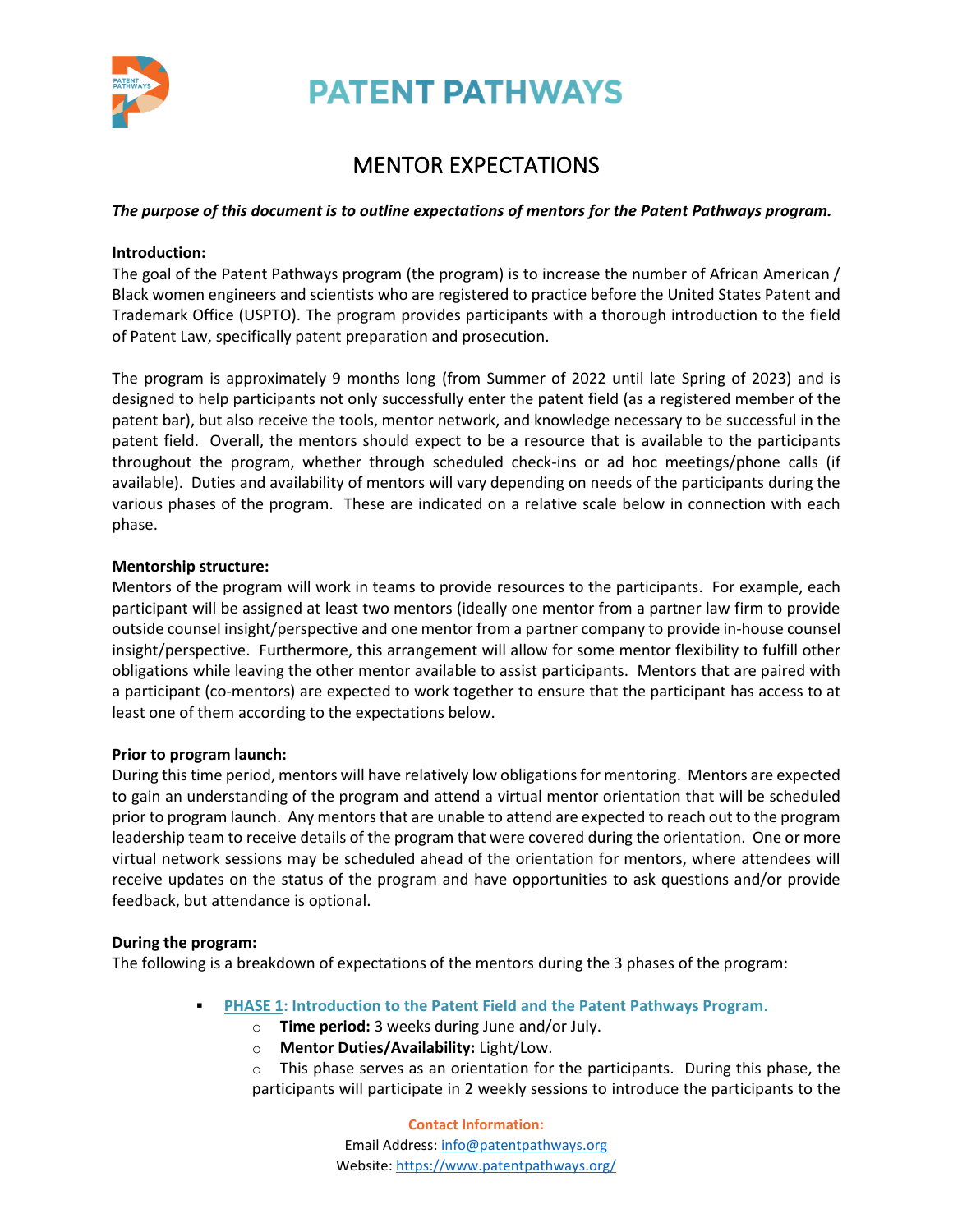

# **PATENT PATHWAYS**

various career pathways within the patent field. Also, the participants will be introduced to the program, each other, instructors, partner law firms and companies, and their mentors.

 $\circ$  Mentor introductions to participants are scheduled for the last module of Phase 1, and attendance by all mentors is expected.

Mentors will be provided with links to the other phase 1 sessions and can optionally attend the other sessions to be available for Q&A sessions and/or interactions with instructions and/or panelists.

#### **PHASE 2: Patent Bar Examination and Job Placement**

- o **Time Period:** 12 weeks from June-September 2022.
- o **Mentor Duties/Availability:** Moderate/Low.

 $\circ$  During this phase, participants will focus on preparation for the patent bar. The participants will have access to a patent bar preparation course, so mentors are not expected to guide preparation for the patent bar. Mentors will be expected to be available every other week and/or monthly to get to know the participant and ensure that the participant is staying on track to take and pass the patent bar.

 $\circ$  Ideally, during this phase, participants will be placed at jobs with one of the partner law firms or partner companies. At this point, mentor arrangements (or rearrangements) may be made to pair any mentors from partner law firms with participants placed at their respective partner law firms.

 $\circ$  To keep participants engaged with the program while participating in the patent bar preparation course, this phase will include biweekly, 1 hour sessions in a virtual fireside/informal chat format to provide contextual information about the patent field, professional & career development, life skills training, etc.

▪ Mentors are encouraged to attend and/or volunteer to participate/lead these chats.

#### ▪ **PHASE 3** *(Optional)*: **Skills Training**

o This phase is optional for the participants and/or partner law firms, and is set up to teach participants substantive, hands-on patent prosecution and patent drafting skills.

 $\circ$  Mentors of participants that participate in phase 3 are expected to be available to mentor the participants through the term of their participation in the skills training.

o Mentors are expected to review assignments and/or work performed by the participants and/or provide comments and feedback to the participants.

Mentors will receive schedules for individual sections of the skills training phase and be invited to join/participate in the lessons taught during the skills training, though attendance/participation in the lessons is optional.

#### o **Drafting Practice and Skills Training:**

- **Harrity Academy – Patent Application Preparation I**
	- **Time Period:** 7 weeks October-November 2022
	- **Mentor Duties/Availability:** Moderate/Medium

**Contact Information:** Email Address: [info@patentpathways.org](mailto:info@patentpathways.org) Website[: https://www.patentpathways.org/](https://www.patentpathways.org/)